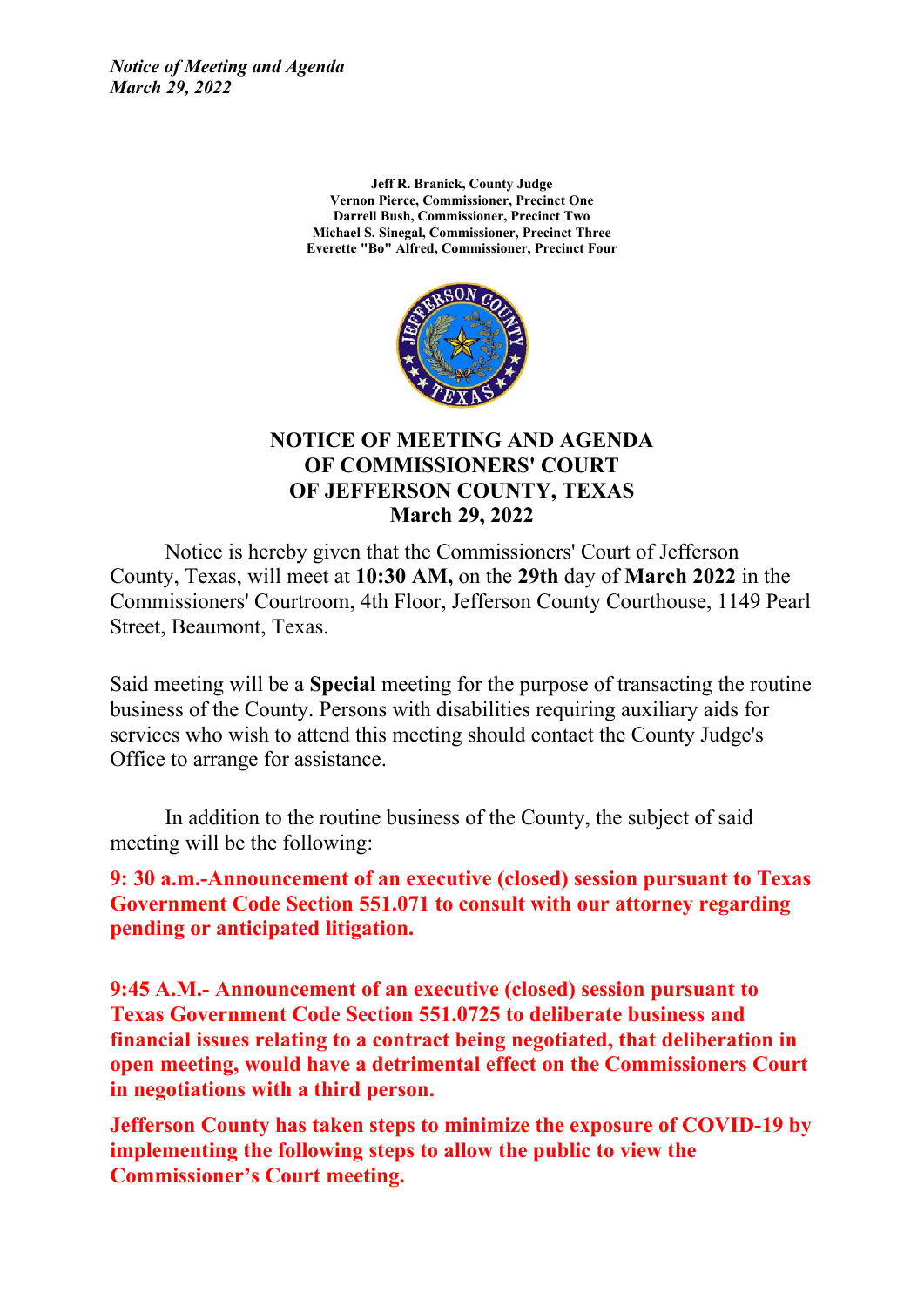*Notice of Meeting and Agenda March 29, 2022*

**The following options are available:**

**View live with audio from the County Webpage: https://co.jefferson.tx.us/comm\_crt/commlink.htm**

**Listen to audio by calling 346-248-7799 Meeting ID: 917 160 6532# Participant ID: #**

**The court will also have a question and answer session at the end of the meeting. If you would like to ask any questions of the Court, please be on the phone call. The Court will give a question and answer session at the end of the meeting as time allows. You will be called upon by your last 4 digits of your phone number. If you do not have any questions, you can pass.**

**Please be mindful that the audio portion of this meeting will be of better quality from the website.**

**INVOCATION: Vernon Pierce, Commissioner, Precinct One**

**PLEDGE OF ALLEGIANCE: Darrell Bush, Commissioner, Precinct Two**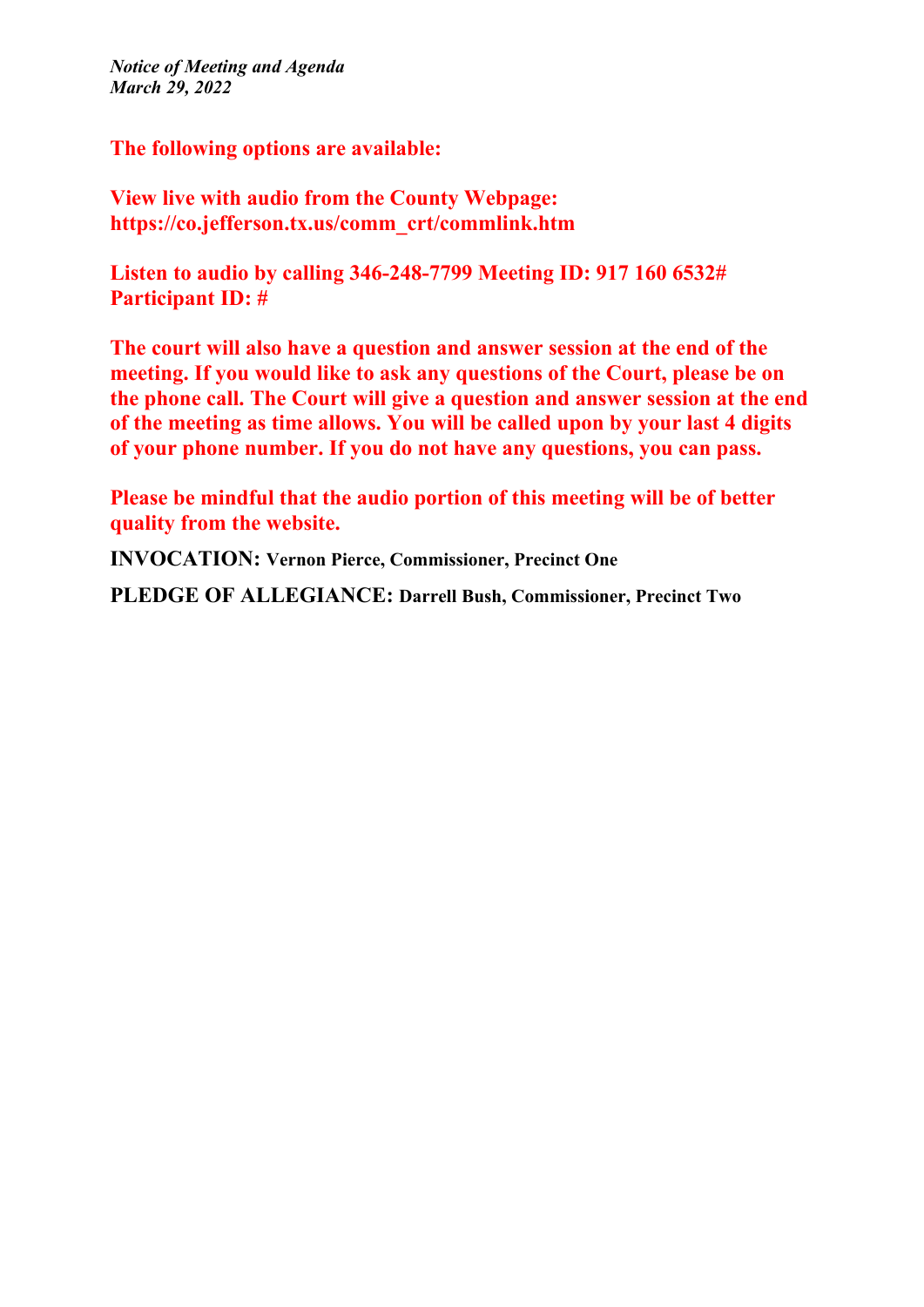### **PURCHASING:**

- (a) Consider and approve, execute, receive and file a Certificate of Completion with Jet Aeration of Texas, LLC. for (IFB 21-044/JW) Phase VI: First-Time Sanitary Sewer Improvements Project for Jefferson County (Community Development Block Grant) (TxCDBG No. 7218240); pursuant to Chapter 262, Texas Local Government Code, the County Purchasing Act and 2 CFR Sections 200.318 – 326. Certificate of [Construction](http://co.jefferson.tx.us/agenda/agendas_pl/20220329_685/Attachments/Certificate%20of%20Construction%20Completion%20-%20Jet%20Aeration%20of%20Texas%20LLC%20%28IFB%2021-044%20JW%29.pdf) Completion - Jet Aeration of Texas LLC (IFB 21-044 JW).pdf
- (b) Request approval to release retainage in the amount of \$42,834.43 to Jet Aeration of Texas, LLC. for (IFB 21-004/JW) Phase VI: First-Time Sanitary Sewer Improvements Project for Jefferson County (Community Development Block Grant) (TxCDBG No .7218240); pursuant to Chapter 262, Texas Local Government Code, the County Purchasing Act and 2 CFR Sections 200.318 – 326.

[Retainage](http://co.jefferson.tx.us/agenda/agendas_pl/20220329_685/Attachments/Retainage%20-%20Jet%20Aeration%20of%20Texas%20LLC%20%28IFB%2021-044%20JW%29.pdf) - Jet Aeration of Texas LLC (IFB 21-044 JW).pdf

- (c) Consider and approve, execute, receive and file a Letter of Authorization with Harris Recording Solutions-Aumentum Recorder or HRS for the Extract of Court Data for Jefferson County in the amount of \$6,750.00. The data will be downloaded into the Tyler Technologies System. Letter of [Authorization](http://co.jefferson.tx.us/agenda/agendas_pl/20220329_685/Attachments/Letter%20of%20Authorization%20HRS.pdf) HRS.pdf
- (d) Consider and approve execute, receive and file a contract for CS1000 Phone System Upgrade to Enterprise Systems Corporation in the amount of \$ 518,024.19. This is in accordance with TIPS Interlocal Purchasing System Networking Equipment, Software, and Services Contract 21050301.

[Enterprise](http://co.jefferson.tx.us/agenda/agendas_pl/20220329_685/Attachments/Enterprise%20Phone%20Upgrade%20Project%20Contract%20r1.pdf) Phone Upgrade Project Contract r1.pdf Enterprise Jefferson County [Subscription](http://co.jefferson.tx.us/agenda/agendas_pl/20220329_685/Attachments/Enterprise%20Jefferson%20County%20Subscription%20TIPS.pdf) TIPS.pdf

## **COUNTY AUDITOR:**

- (a) Receive and file Jefferson County Annual Comprehensive Financial Report for the fiscal year ended September 30, 2021. FY 2021 Jefferson County Annual [Comprehensive](http://co.jefferson.tx.us/agenda/agendas_pl/20220329_685/Attachments/FY%202021%20Jefferson%20County%20Annual%20Comprehensive%20Financial%20Report.pdf) Financial Report.pdf
- (b) Receive and file the SAS 114 Letter from Pattillo, Brown & Hill LLP for the fiscal year ended September 30, 2021.

Required [Communications](http://co.jefferson.tx.us/agenda/agendas_pl/20220329_685/Attachments/Required%20Communications%20with%20Governance%20FY%202021.pdf) with Governance FY 2021.pdf

(c) Receive and file Financial & Operating Statements – County Funds Only for the Three Months Ending December 31, 2021.

October - December 2021 Monthly [Financials.pdf](http://co.jefferson.tx.us/agenda/agendas_pl/20220329_685/Attachments/October%20-%20December%202021%20Monthly%20Financials.pdf)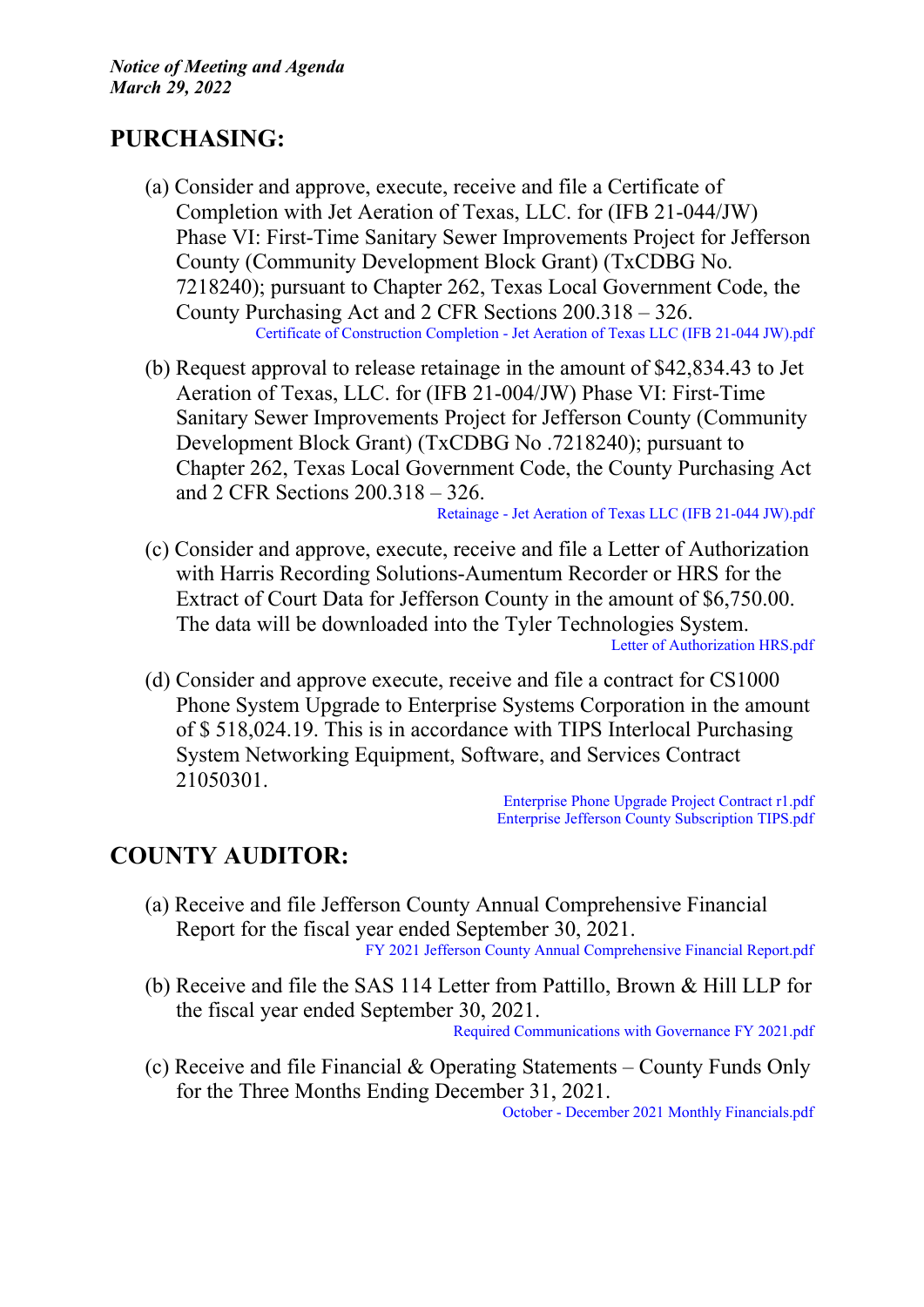(d) Receive and file Financial & Operating Statement – County Funds Only for the Month Ending January 31, 2022.

January 2022 Monthly [financials.pdf](http://co.jefferson.tx.us/agenda/agendas_pl/20220329_685/Attachments/January%202022%20Monthly%20financials.pdf)

(e) Receive and file Financial & Operating Statements – County Funds Only for the Month Ending February 28, 2022.

February 2022 Monthly [financials.pdf](http://co.jefferson.tx.us/agenda/agendas_pl/20220329_685/Attachments/February%202022%20Monthly%20financials.pdf)

- (f) Consider and approve electronic disbursement for \$699,620.83 to LaSalle for revenue received from entities for inmate housing.
- (g) Regular County Bills check #493504 through check #493700

[0493504\\_0493700.pdf](http://co.jefferson.tx.us/agenda/agendas_pl/20220329_685/Attachments/0493504_0493700.pdf)

## **DISTRICT ATTORNEY:**

(a) Consider, approve and ratify out of state travel for assistant district attorneys, Jimmy Hamm and Michael Laird to attend AGACL (Association of Government Attorneys in Capital Litigation) annual conference, to be held in New Orleans, LA July 27-30, 2022. This continuing legal education seminar is beneficial to the murders, that are prosecuted in the Criminal District Court by Jimmy Hamm and Michael Laird for the Jefferson County Criminal District Attorney's Office. The seminar is budgeted out of the District Attorney's Travel Fund. [Conference](http://co.jefferson.tx.us/agenda/agendas_pl/20220329_685/Attachments/Conference%20Agenda%20for%20DA%27s%20Office%202022.pdf) Agenda for DA's Office 2022.pdf

Out of State - [questions.pdf](http://co.jefferson.tx.us/agenda/agendas_pl/20220329_685/Attachments/Out%20of%20State%20-%20questions.pdf)

## **CONSTABLE PRECINCT 2:**

(a) Consider and possibly approve the hiring of Ashley Malbrough as a Reserve Deputy Constable with Constable Precinct 2 in accordance with Local Government Code (LGC) 86.011.

LETTER FROM CONSTABLE BATES PCT 2 ON HIRING OF ASHLEY [MALBROUGH.pdf](http://co.jefferson.tx.us/agenda/agendas_pl/20220329_685/Attachments/LETTER%20FROM%20CONSTABLE%20BATES%20%20PCT%202%20ON%20HIRING%20OF%20ASHLEY%20MALBROUGH.pdf)

#### **COUNTY COMMISSIONERS:**

(a) Consider and possibly approve a Resolution for LeRoy McCall, Jr. [RESOLUTION](http://co.jefferson.tx.us/agenda/agendas_pl/20220329_685/Attachments/RESOLUTION%20FOR%20LEROY%20MCCALL%20JR.pdf) FOR LEROY MCCALL JR.pdf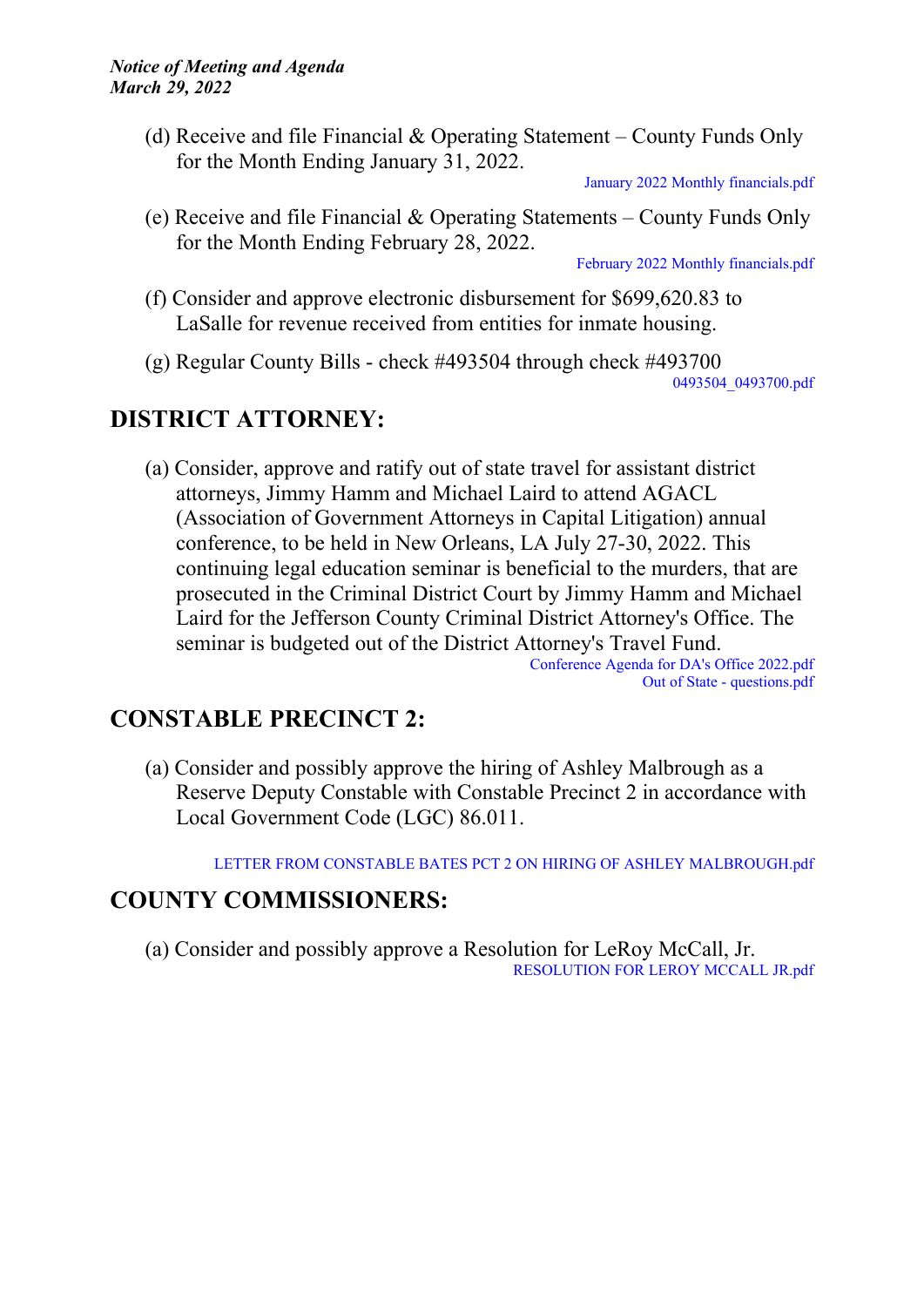(b) Consider and possibly approve adding "Inns of Court" to the list of organizations that are exempt from paying for security during their scheduled events while using county facilities such as the Jury Impaneling Room.

The security expense will be paid via budgeted (courthouse security fee fund).

(c) Receive and file executed Texas Department of Agriculture Texas Community Development Block Grant Program Amendment No. 3, Contract No. 7218240.

TEXAS DEPT OF [AGRICULTURE](http://co.jefferson.tx.us/agenda/agendas_pl/20220329_685/Attachments/TEXAS%20DEPT%20OF%20AGRICULTURE%20TEXAS%20CDBG%20BLOCK%20GRANT%20AMENDMENT%20NO%203%20NO%207218240.pdf) TEXAS CDBG BLOCK GRANT AMENDMENT NO 3 NO 7218240.pdf

- (d) Consider and possibly approve action by the Commissioners Court to formally cancel the contract for sale of Ford Park for default by purchase.
- (e) Consider and possibly approve a Resolution recognizing the 94th Birthday and service of Commissioner Edward C. Moore.

LETTER FROM [COMMISSIONER](http://co.jefferson.tx.us/agenda/agendas_pl/20220329_685/Attachments/LETTER%20FROM%20COMMISSIONER%20ALFRED%281%29.pdf) ALFRED(1).pdf

## **TAX OFFICE:**

(a) Consider and possibly approve a Resolution giving permission to the Sheriff to conduct an auction to sell property currently held by Jefferson County and the entities for which it collects. The auction will be held on the first Tuesday of June 2022.

[Resolution](http://co.jefferson.tx.us/agenda/agendas_pl/20220329_685/Attachments/Resolution%20-%20Sheriff%20Sale.pdf) - Sheriff Sale.pdf

## **COUNTY TREASURER:**

(a) Receive and File Investment Schedule for February, 2022, including the year to date total earnings on County funds.

[February](http://co.jefferson.tx.us/agenda/agendas_pl/20220329_685/Attachments/February%202022.pdf) 2022.pdf

(b) Receive and File certificates for Jefferson County Treasurer, Charlie Hallmark, to verify completion of: (a) Mandatory County Treasurer Continuing Education Training required under Local Government Code 83.002 and, (b) Mandatory Public Funds Continuing Education Training required by Government Code 2256.008 (2) also known as the Public Funds Investment Act.

March 29th-2022 [Agenda.pdf](http://co.jefferson.tx.us/agenda/agendas_pl/20220329_685/Attachments/March%2029th-2022%20Agenda.pdf)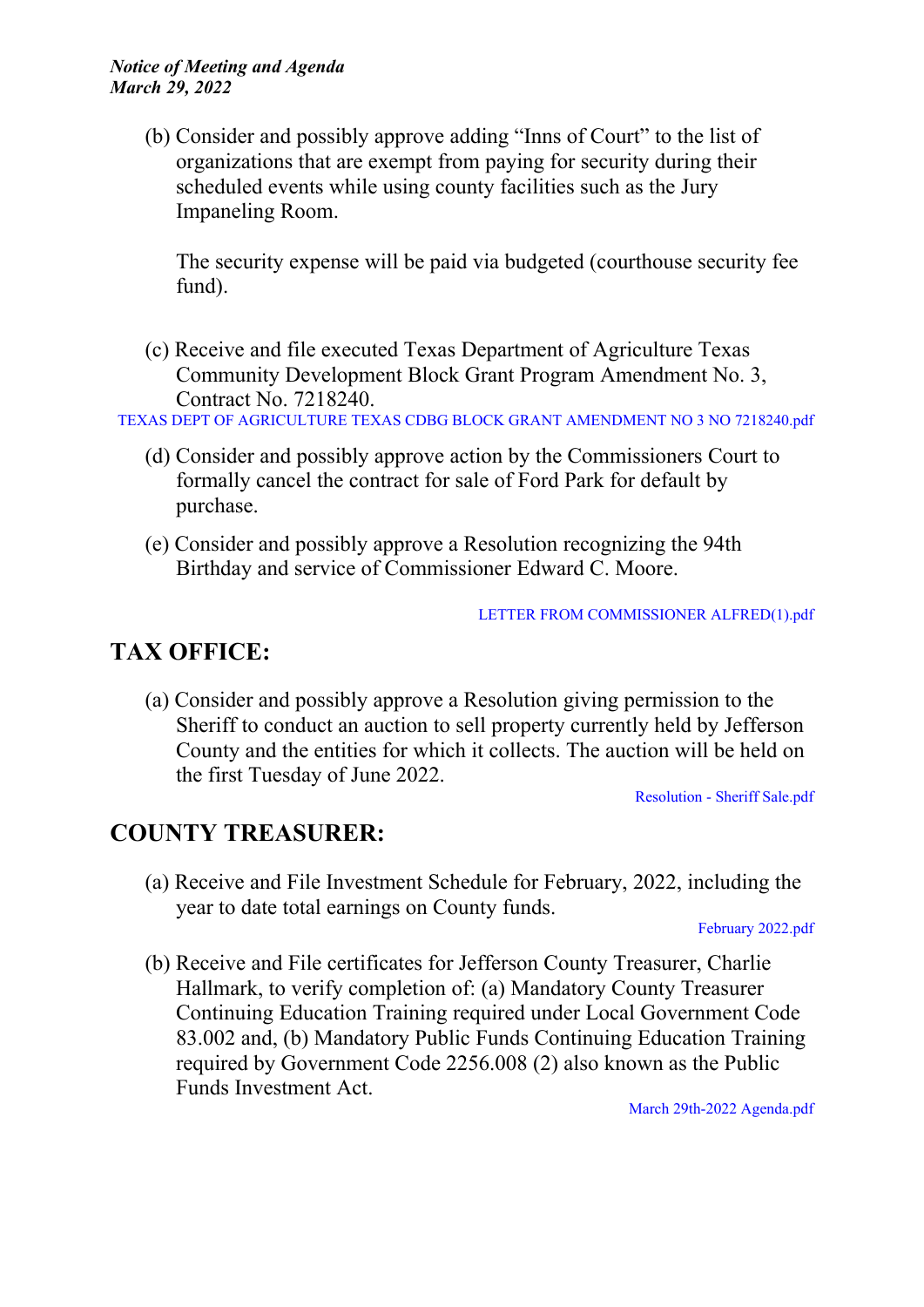(c) Consider and possibly authorize the County Treasurer to execute Release of Excess Collateral with Wells Fargo Bank, N.A. through the Bank of New York- Mellon, for the funds of Jefferson County.

3-29-2022 Jefferson County [Release.pdf](http://co.jefferson.tx.us/agenda/agendas_pl/20220329_685/Attachments/3-29-2022%20Jefferson%20County%20Release.pdf)

## **HUMAN RESOURCES:**

(a) Consider and possibly approve accepting donations for the 2022 Retirement Seminar.

## **MAINTENANCE (BEAUMONT):**

(a) Consider and approve budget transfer – Beaumont Maintenance – installation of backflow preventer.

| 120-6083-416-4009 | BUILDINGS AND GROUNDS |            | \$9,946.00 |
|-------------------|-----------------------|------------|------------|
| 120-6083-416-6003 | BUILDING - COURTHOUSE | \$9,946.00 |            |

ccBeaumont [Maintenance.pdf](http://co.jefferson.tx.us/agenda/agendas_pl/20220329_685/Attachments/ccBeaumont%20Maintenance.pdf)

# **ROAD & BRIDGE PCT. 3:**

(a) Consider and possibly approve a Resolution commending Kenneth Kelly for 9 years of service to Jefferson County Precinct 3 Maintenance Department and wishing him well in his retirement.

[RESOLUTION](http://co.jefferson.tx.us/agenda/agendas_pl/20220329_685/Attachments/RESOLUTION%20FOR%20KENNETH%20KELLY.pdf) FOR KENNETH KELLY.pdf

(b) Consider and possibly approve a Resolution commending Edward Wayne McBryde for 15 years of service to Jefferson County Precinct 3 Maintenance Department and wishing him well in his retirement. RESOLUTION FOR EDWARD WAYNE [MCBRYDE.pdf](http://co.jefferson.tx.us/agenda/agendas_pl/20220329_685/Attachments/RESOLUTION%20FOR%20EDWARD%20WAYNE%20MCBRYDE.pdf)

# **ROAD & BRIDGE PCT. 4:**

(a) Consider and approve budget transfer Road & Bridge Pct.4 – additional cost for repairs.

| 114-0402-431-3079 | CRUSHED STONE  |             | $\frac{$28,000.00}{ }$ |
|-------------------|----------------|-------------|------------------------|
| 114-0405-431-4018 | ROAD MACHINERY | \$28,000.00 |                        |

[ccRoad&Bridge](http://co.jefferson.tx.us/agenda/agendas_pl/20220329_685/Attachments/ccRoad%26Bridge%20Pct.%204%20-032922.pdf) Pct. 4 -032922.pdf

# **SHERIFF'S DEPARTMENT:**

(a) Consider and possibly approve a Resolution commending Paul G. Gomez Jr. for 20 years of service to Jefferson County Sheriff's Office and wishing him well in his retirement.